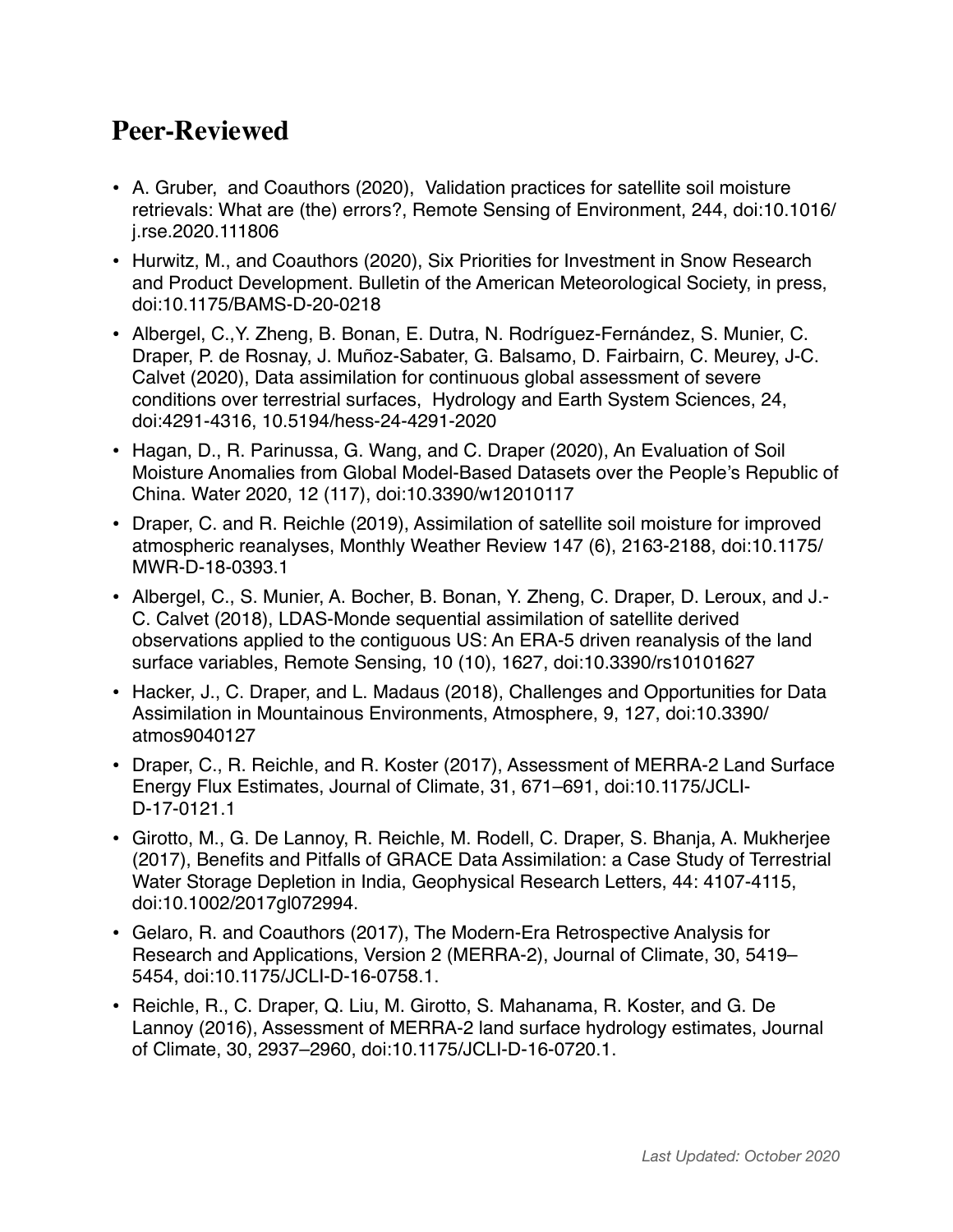- Reichle, R., Q. Liu, R. Koster, C. Draper, S. Mahanama, and G. Partyka (2016), Land surface precipitation in MERRA-2, Journal of Climate,30, 1643–1664, doi:10.1175/ JCLI-D-16-0570.1.
- Kolassa, J., R. Reichle, and C. Draper (2017), Merging active and passive microwave observations in soil moisture data assimilation, Remote Sensing of Environment, 191, 117-130, doi:10.1016/j.rse.2017.01.015.
- Draper, C. and R. Reichle (2015), The impact of near-surface soil moisture assimilation at sub-seasonal, seasonal, and inter-annual time scales, Hydrology and Earth System Sciences, 19, 4831-4844.
- Kumar, S., C. Peters-Lidard, J. Santanello, R. Reichle, C. Draper, R. Koster, G. Nearing, and M. Jasinski (2015), Evaluating the utility of satellite soil moisture retrievals over irrigated areas and the ability of land data assimilation methods to correct for unmodeled processes, Hydrology and Earth System Sciences, 19, 4463-4478.
- Draper, C., R. Reichle, G. De Lannoy, and B. Scarino (2015) A dynamic approach to addressing observation-minus-forecast mean differences in a land surface skin temperature data assimilation system, Journal of Hydrometeorology, 16, 449-464.
- Wang, A., M. Barlage, X. Zeng, and C. Draper (2014), Comparison of land skin temperature from a land model, remote sensing, and in-situ measurement, Journal of Geophysical Research, 119, 3093–3106.
- Wagner, W., L. Brocca, V. Naeimi, R. Reichle, C. Draper, R. de Jeu, D. Ryu, C.-H. Su, A. Western, J.-C. Calvet, Y. Kerr, D. Leroux, M. Drusch, T. Jackson, S. Hahn, W. Dorigo, and C. Paulik (2013), Clarifications on the 'Comparison Between SMOS, VUA, ASCAT, and ECMWF Soil Moisture Products Over Four Watersheds in U.S', IEEE Transactions on Geosciences and Remote Sensing, 52, 1901-1906.
- Draper, C., R. Reichle, R. de Jeu, V. Naeimi, R. Parinussa, and W. Wagner (2013), Estimating root mean square errors in remotely sensed soil moisture over continental scale domains, Remote Sensing of Environment, 137, 288–298.
- Ochsner, T., M. Cosh, R. Cuenca, W. Dorigo, C. Draper, Y. Hagimoto, Y. Kerr, K. Larson, E. Njoku, E. Small, and M. Zreda (2013). State of the art in large-scale soil moisture monitoring, Soil Science Society of America Journal, 77, 1888-1919.
- Reichle, R., G. De Lannoy, B. Forman, C. Draper, and Q. Liu (2013), Connecting satellite observations with water cycle variables through land data assimilation: Examples using the NASA GEOS-5 LDAS, Surveys in Geophysics, 35, 577-606.
- Draper, C., R. Reichle, G. De Lannoy, and Q. Liu (2012), Assimilation of passive and active microwave soil moisture retrievals, Geophysical Research Letters, 39, L04401.
- Draper, C., J.-F. Mahfouf, J.-C. Calvet, E. Martin, and W. Wagner (2012), Assimilation of ASCAT near-surface soil moisture into the SIM hydrological model over France, Hydrology and Earth System Science, 15, 3829-3841.
- Draper, C., J.-F. Mahfouf, and J. Walker (2010), Root zone soil moisture from the assimilation of screen-level variables and remotely sensed soil moisture, Journal of Geophysical Research, 116, D02127.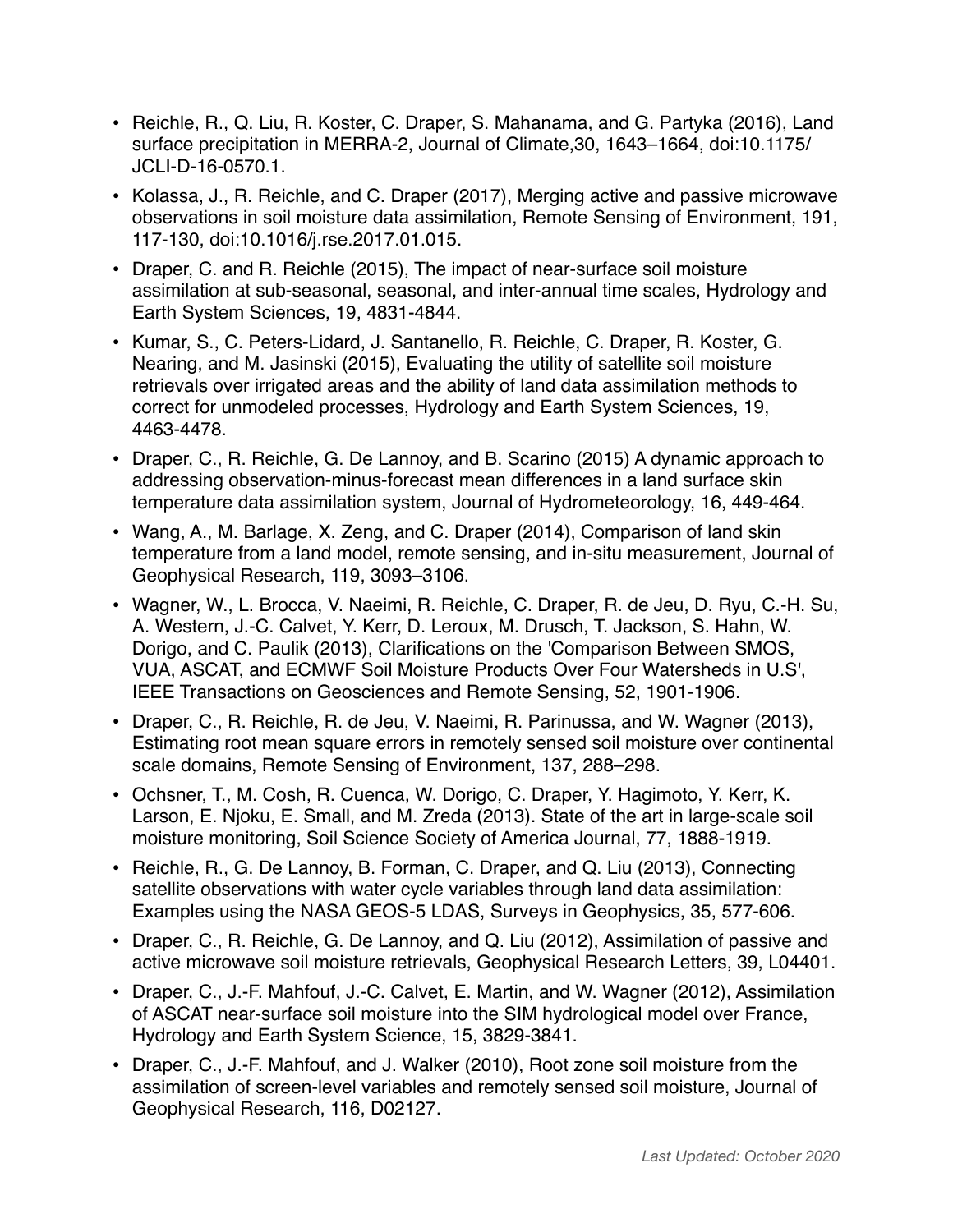- Draper, C., J.-F. Mahfouf, and J. Walker (2009), An Extended Kalman Filter assimilation of AMSR-E near-surface soil moisture into the ISBA land surface scheme, Journal of Geophysical Research, 114, D20104.
- Mahfouf, J.-F., K. Bergaoui, C. Draper, F. Bouyssel, F. Taillefer, and L. Taseva (2009), A comparison of two offline soil analysis schemes for assimilation of screen-level observations, Journal of Geophysical Research, 114, D08105.
- Draper, C., J. Walker, P. Steinle, R. de Jeu, and T. Holmes (2009), An evaluation of AMSR-E derived soil moisture over Australia, Remote Sensing of Environment, 113(4), 703-710.
- Draper, C. & G. Mills (2008), The atmospheric water balance over the semiarid Murray-Darling River Basin, Journal of Hydrometeorology, 9 (3), 521-534.
- Seed, A., C. Draper, R. Srikantham, & M. Menabde (2000), A multiplicative brokenline model for time series of mean areal rainfall, Water Resources Research, 36, 2395-2399.

## **Other**

- Penny, S (UMD, S Akella, O Alves, , C Bishop, M Buehner,M Chevallier, F Counillon, C Draper, S Frolov, Y Fujii, A Karspeck, A Kumar, P Laloyaux, J-F Mahfouf, M Martin, M Peña, P de Rosnay, A Subramanian, R Tardif, Y Wang, X Wu (2017), Coupled Data Assimilation for Integrated Earth System Analysis and Prediction: Goals, Challenges and Recommendations, WMO/WWRP Publication 2017 - 3, WMO, Geneva, Switzerland.
- Bosilovich, M., S. Akella, L. Coy, R. Cullather, C. Draper, R. Gelaro, R. Kovach, Q. Liu, A. Molod, P. Norris, K. Wargan, W. Chao, R. Reichle, L. Takacs, Y. Vikhliaev, S. Bloom, A. Collow, S. Firth, G. Labow, G. Partyka, S. Pawson, O. Reale, S. D. Schubert, and M. Suarez (2015), MERRA-2: Initial Evaluation of the Climate, NASA Technical Report Series on Global Modeling and Data Assimilation, NASA/ TM-2015-104606, Vol. 43, National Aeronautics and Space Administration, Goddard Space Flight Center, Greenbelt, Maryland, USA, 139pp.
- Gelaro, R, Putman, W., Pawson, S., Draper, C., Molod, A., Norris, P, Ott, L, Privé, N., Reale, O. Achuthavarier, D., Bosilovich, M. Buchard, V., Chao, W., Coy, L, Cullather, R. da Silva, A., Darmenov, A., Errico, R., Fuentes, M., Kim M.-J., Koster, R. McCarty, W., Nattala, J., Partyka, G., Schubert, S., Vernieres, G.,Vikhliaev, Y., and Wargan, K. (2015). Evaluation of the 7-km GEOS-5 Nature Run, Technical Report Series on Global Modeling and Data Assimilation, Volume 36, NASA/TM–2014-104606.
- Barrett, D., Kuzmin, V., Walker, J., McVicar, T., and Draper, C. (2008), Improving stream flow forecasting by integrating satellite observations, in situ data and catchment models using model-data assimilation methods, eWater Cooperative Research Centre Technical Report, Canberra, Australia.
- Draper, C. (2007), The atmospheric water balance over the Murray-Darling Basin Series, Bureau of Meteorology Research Centre Research Report, no. 127, Melbourne, Australia.